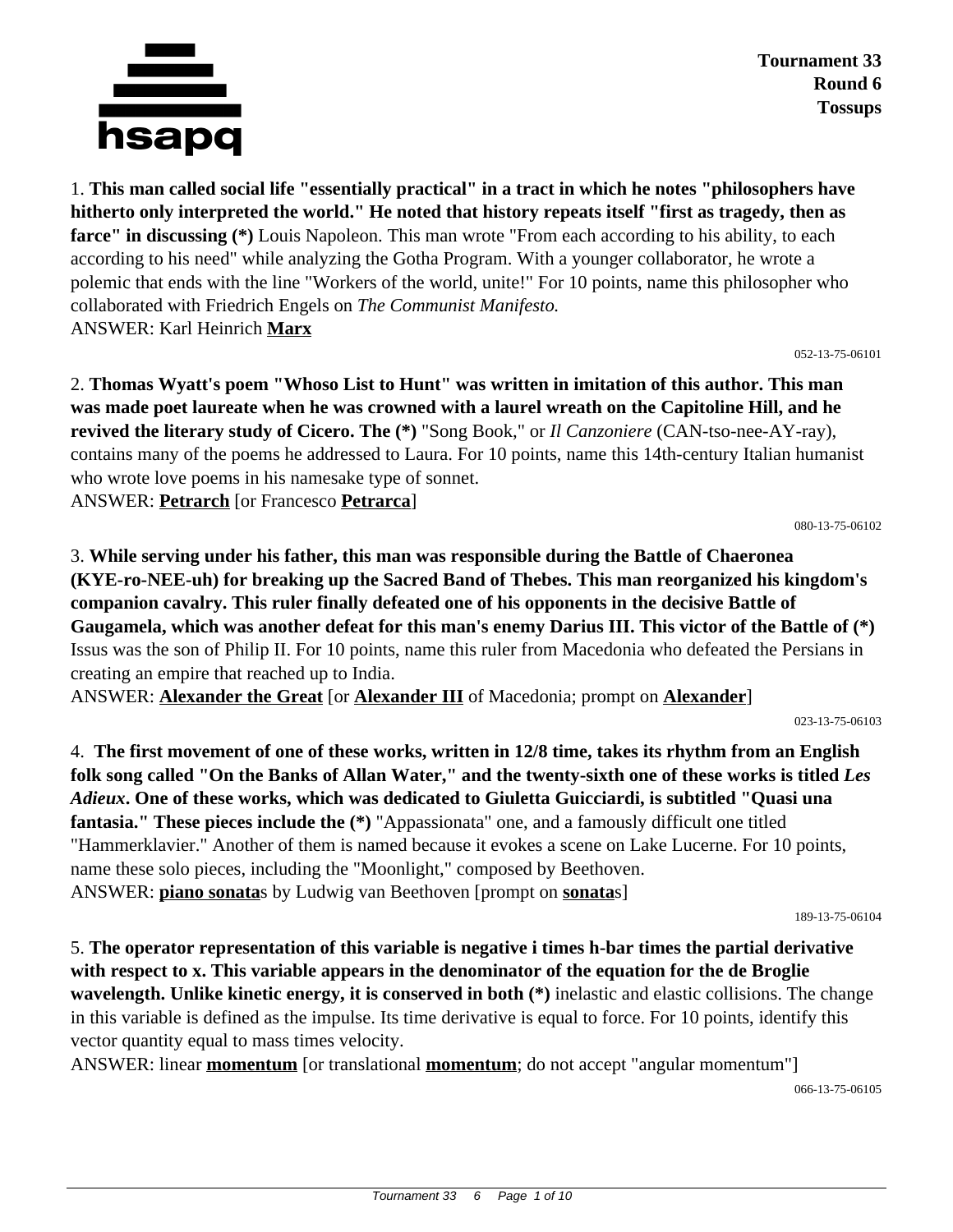6. **A popular tourist location in this country is a strip of land known as Varadero. The Sierra Maestra mountain range is located in the southern part of this country, near which is a shrine dedicated to this country's patron saint, the Virgin of Charity. This country owns Isla de la (\*)** Juventud, which can be reached by crossing the Gulf of Batabano. Major port cities of this country include Santiago and Havana. For 10 points, name this country, which owns the largest island in the Caribbean. ANSWER: **Cuba**

140-13-75-06106

7. **One of this poet's works begins with the line, "Mary sat musing on the lamp-flame at the table waiting for Warren." In addition to writing that poem about Silas, titled "The Death of the Hired Man," this poet included the refrain, "Good (\*)** fences make good neighbors," in another poem. One of his speakers says, "My little horse must think it queer to stop without a farmhouse near," and another of his speakers considers two paths which "diverged in a yellow wood." For 10 points, identify this American poet who wrote "Mending Wall" and "The Road Not Taken." ANSWER: Robert **Frost** [or Robert Lee **Frost**]

189-13-75-06107

8. **This inventor sued John Henry Manny for patent infringement, but lost to a team of lawyers including Edwin Stanton and Abraham Lincoln. This man received capital to produce his invention from the mayor William Ogden. This man drove his rival, Obed Hussey, out of business, and, with his brother Leander, this Virginia native built a factory in Chicago. His invention helped make the Midwest the (\*)** breadbasket of the US by allowing farmers to harvest wheat more quickly. For 10 points, name this inventor of the mechanical reaper. ANSWER: Cyrus Hall **McCormick**

080-13-75-06108

9. **Substances produced by this organ include properdin and tuftsin. This organ also produces bilirubin which it sends to the liver. One part of this organ is composed of T-lymphocyte rich periarteriolar lymphoid sheaths and between the (\*)** sinusoids of this organ can be found the Cords of Billroth. It is divided into red pulp and white pulp. For 10 points, name this organ which disposes of old red blood cells and holds some blood in reserve. ANSWER: **spleen**

201-13-75-06109

10. **This artist painted electric lines by a road where a red truck is about to crash into a black car in his painting** *Death on Ridge Road.* **In another work, this artist showed a man holding back a red curtain to reveal George Washington cutting down a cherry tree. This painter of** *Parson Weems' Fable* **showed three women standing in front of (\*)** *Washington Crossing the Delaware* in his *Daughters of Revolution.* This man's best known painting depicts his sister standing next to his dentist, who is holding a pitchfork. For 10 points, name this artist who painted *American Gothic.* ANSWER: Grant **Wood**

192-13-75-06110

11. **This language was transcribed into the Latin alphabet through the Hepburn romanization. It has words labeled "i-adjectives" and "na-adjectives." Nouns in this language can be made "polite" by adding "o" or "go" as a prefix. It is considered as a relative of Turkish according to the Altaic hypothesis. The word (\*)** "tycoon" originates from this language, which has writing systems such as hiragana and katakana. For 10 points, name this language spoken on an East Asian island chain. ANSWER: **Japanese** [or **Nihongo**]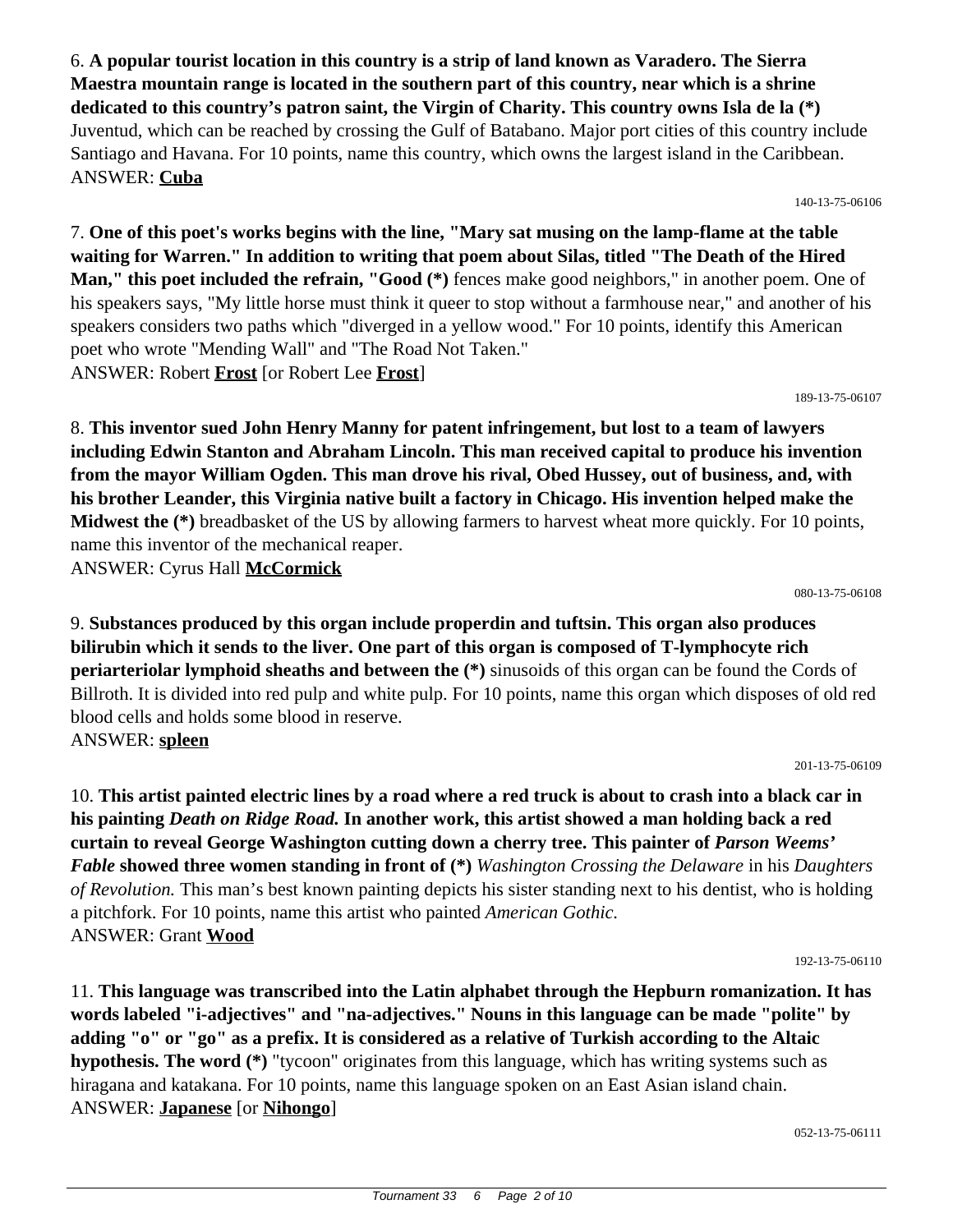12. **Ki'i (kee-ee) protect the mana contained in the bones of the ali'i (ah-lee-ee) in this mythology's temples. A hero in this myth system failed to win immortality for humanity in a race against the sun through the body of its goddess of death. The Pig-Man was the son of Hina, the woman in the moon in this myth system, whose god of agriculture is Lono. This myth system's fire goddess was banished from (\*)** Tahiti by her father. For 10 points, name this myth system whose goddess of fire is Pele who resides on the islands that Maui fished out of the sea.

ANSWER: **Hawai'i**an mythology [prompt on **Polynesian** myth]

124-13-75-06112

13. **In contemplating the moon, the author of this work remarks "how oft hereafter she will wax and wane." This work includes a section stating "The Moving Finger writes, and having writ, moves on," while it begins with the word "Wake!" Containing the verse "A (\*)** jug of wine, a loaf of bread and thou," it was notably translated into English by Edward FitzGerald. For 10 points, name this collection of quatrains by the Persian poet Omar Khayyam. ANSWER: *The Rubaiyat of Omar Khayyam*

192-13-75-06113

14. **This ruler endorsed the administrative reforms of Charles-Alexandre de Calonne, who arranged an Assembly of Notables that refused to approve necessary new taxes. Referred to as "Citizen Capet," this ruler and his family were the subject of an admonitory manifesto published by the Duke of Brunswick. This king's dismissal of finance minister Jacques (\*)** Necker led to the storming of the Bastille. For 10 points, name this king who, along with his wife Marie Antoinette, was executed during the French Revolution.

ANSWER: **Louis XVI** [or **Louis-Auguste**; prompt on **Louis**]

014-13-75-06114

15. **One photograph from this country shows a man with an umbrella mid-leap over a wet sidewalk with two silhouetted figures with umbrellas in the background. While living here, Man Ray shot his portrait of Alice Prin, "Violin of Ingres (awn GRUH)." What is usually considered the first (\*)** photograph ever was taken in this country and shows the view from the photographer's window at a house in La Gras. Another photographer from this country built a hot air balloon. For 10 points, name this home of Nadar and the inventor of photography, Louis Daguerre. ANSWER: **France**

121-13-75-06115

16. **Removing the open middle fraction with this number in the denominator is how one forms the Cantor set. Tartaglia communicated a method for solving polynomials of this degree to Cardano. This is the minimum number of points needed to uniquely define a (\*)** plane. Like nine, a natural number is divisible by this number if the sum of its digits is divisible by this number. For 10 points, name this smallest odd prime which is also the number of sides of a triangle. ANSWER: **three**

066-13-75-06116

17. **This band's second album features its members surrounding a telephone on the cover. One single off that album is named after what the singer swears he "won't let slip out of my mouth." This band, which includes the half-Pakistani (\*)** Zayn Malik, formed under Simon Cowell's suggestion and competed on the British version of *The X Factor.* One of their songs begins by saying "You're insecure, don't know what for," and tell its addressee "Baby, you light up my world like nobody else." For 10 points, name this English boy band that sings "What Makes You Beautiful." ANSWER: **One Direction**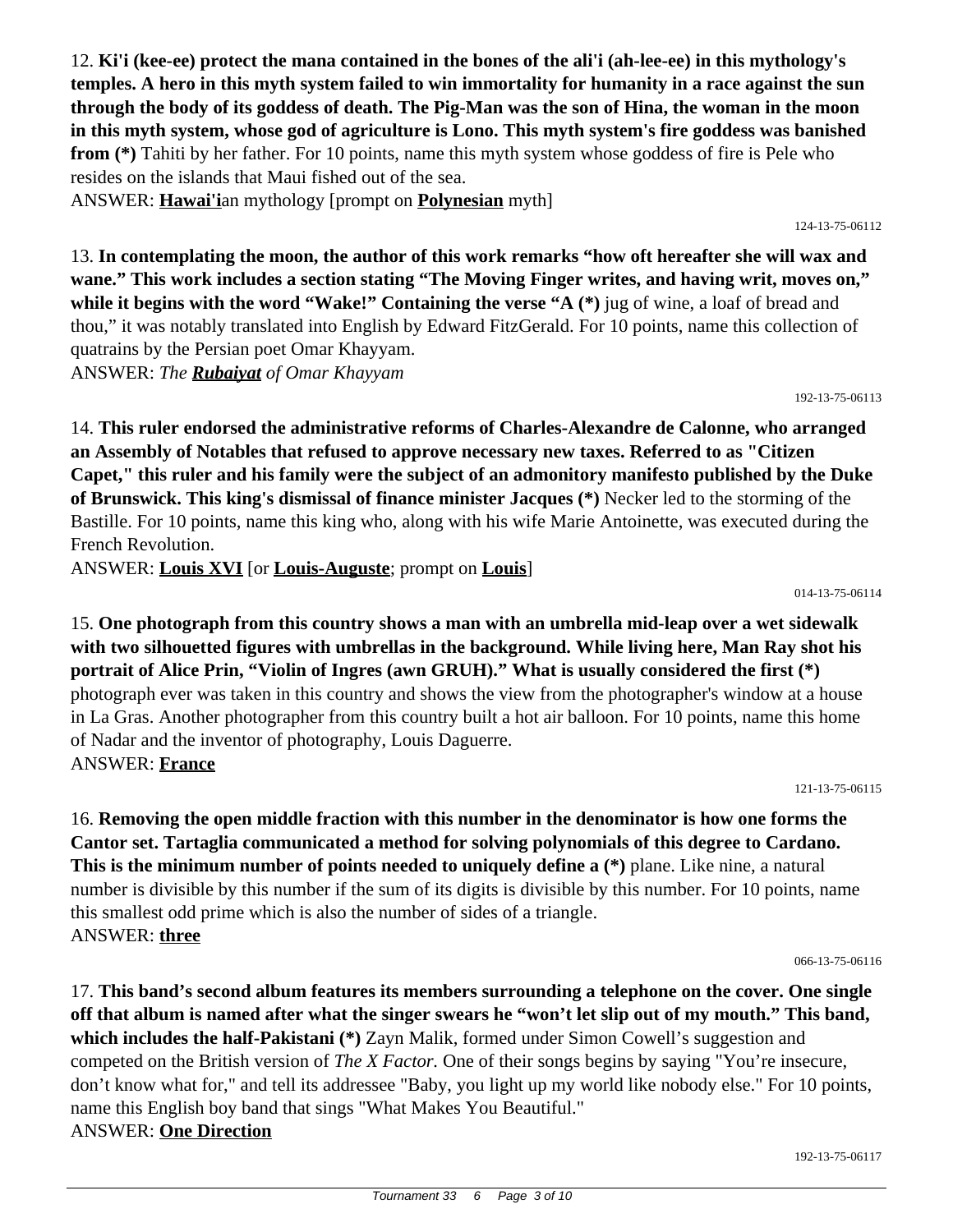18. **This empire had a merchant class known as the dyula and employed a silent trade system with foreign merchants near the Wangara mines. The founder of this empire won a battle near Koulikoro against the Kaniaga. That defeat of Sumanguru establishing this empire was the Battle of Kirina. Another ruler of this empire had the Djinguereber Mosque built in (\*)** Timbuktu and went on a lavish hajj through Cairo. For 10 points, name this West African empire whose mansas included its founder, Sundiata, and Musa. ANSWER: **Mali** Empire

023-13-75-06118

19. **This substance's small electrical conductivity is due to the presence of hydronium ions created by autoionization. Due to the presence of two lone pairs, this molecule has a "bent" shape with a bond angle of 104.5 degrees. This molecule's solid phase is (\*)** less dense than its liquid phase as a result of the formation of a crystal lattice due to hydrogen bonds. A common method for producing hydrogen is performing electrolysis on this molecule. For 10 points, identify this molecule with chemical formula  $H_2O$ . ANSWER: pure **water** [or  $\mathbf{H}_{2}\mathbf{O}$  until it is read]

066-13-75-06119

20. **This character is worried about Miss Kilman's effect on her daughter. The novel she appears in begins with this character deciding to get her own flowers. On the walk, she runs into "the admirable Hugh" and sees a skywriter advertise toffee. This character is upset when Sir (\*)** William brings up the suicide of one of his patients. That patient was the shell-shocked Septimus Warren Smith. For 10 points, name this party-throwing protagonist of a novel by Virginia Woolf. ANSWER: Mrs **Dalloway** [or **Clarissa** Dalloway]

121-13-75-06120

21. **The protagonist of this novel gets into a disagreement about using the word "tundish" instead of "funnel." The protagonist of this novel is beaten when he claims that Byron is a better poet than Tennyson, and is frightened by Father Arnall's sermon pertaining to Hell. Its protagonist attends (\*)** Clongowes, and it begins with a story about a "moocow" and "Baby Tuckoo." The main character of this novel also appears as the Telemachus figure in *Ulysses.* For 10 points, name this bildungsroman about Stephen Dedalus, written by James Joyce.

ANSWER: *A Portrait of the Artist as a Young Man*

22. **One allotrope of this element with a hexagonal lattice structure is synthesized in the Acheson process. Another allotrope of this element with a face-centered cubic lattice structure is found in kimberlite and lamproite and is a 10 on the (\*)** Mohs scale of hardness. Plant and animal respiration and the decay of dead organisms are components of this element's namesake "cycle." For 10 points, name this element whose allotropes include graphite and diamond. ANSWER: **carbon**

014-13-75-06122

189-13-75-06123

189-13-75-06121

23. **During this conflict, the Battle of Friedlingen ended up being a costly victory for Marshal Villars. During this conflict, the Duke of Marlborough and Eugene of Savoy won the Battle of Blenheim. The Treaties of Baden and Rastatt ended this war for Charles VI a year after most fighting stopped following the Peace of (\*)** Utrecht. This war was sparked by Philip V being designated as the heir to Charles II. For 10 points, name this war that tried to stop a Bourbon from becoming king of a certain Iberian country.

ANSWER: War of the **Spanish Succession**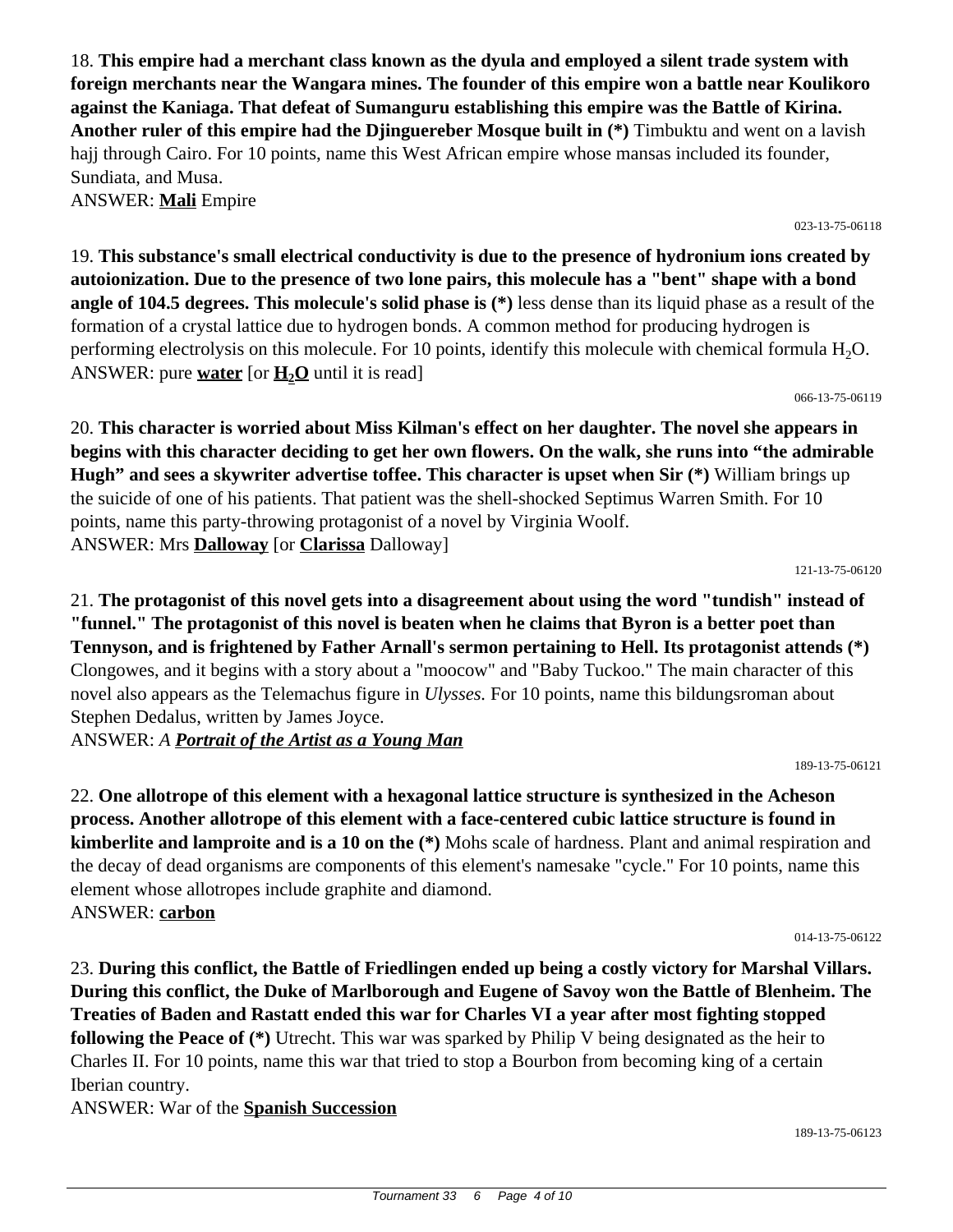## **Tournament 33 Round 6 Bonuses**

1. The anonymous radical tract *The Coming Insurrection* emerged in 2007. For 10 points each: [10] *The Coming Insurrection* predicts the end of this current economic system, which Marxists seek to abolish in favor of socialism.

# ANSWER: **capitalism**

[10] *The Coming Insurrection* was published in this country, where it was attributed to the anarchistic Tarnac Nine. This country underwent a near-overthrow of its government in 1968 student protests. ANSWER: **France** [or Republic of **France**; or French **Fifth Republic**; or **Republique francaise**] [10] This mental phenomenon is described in "seven circles" of society in *The Coming Insurrection*. In Marx, this occurs between people and the products of their labor.

## ANSWER: **alienation** [or **Entfremdung**]

2. This musical piece is based on a Paul Verlaine poem. For 10 points each:

[10] Name this third movement of *Suite bergamasque,* a piano solo whose name comes from the French for "moonlight."

## ANSWER: "**Clair de lune**"

[10] "Clair de lune" is a work by this French composer who wrote a piece whose Nijinsky choreography scandalized audiences, titled *Prelude to the Afternoon of a Faun.*

ANSWER: Achille-Claude **Debussy**

[10] This other French composer wrote *Dessicated Embryos,* but is better known for a series of works that depicted the nude dances of Greek boys, *Trois Gymnopedies.*

#### ANSWER: Erik **Satie**

192-13-75-06202

104-13-75-06201

3. One of these two objects has a crater named for Jonathan Swift. For 10 points each:

[10] Name these two moons of Mars, named for the Greek gods of fear and dread.

ANSWER: **Deimos** and **Phobos** [accept in any order]

[10] Mars has the most moons of the inner planets; Venus and this closest to the planet to the Sun have no moons at all.

### ANSWER: **Mercury**

[10] Phobos is home to this impact crater, which is large enough to be seen with the naked eye from the Martian surface. It is named for the wife of Phobos' discoverer.

ANSWER: **Stickney** crater

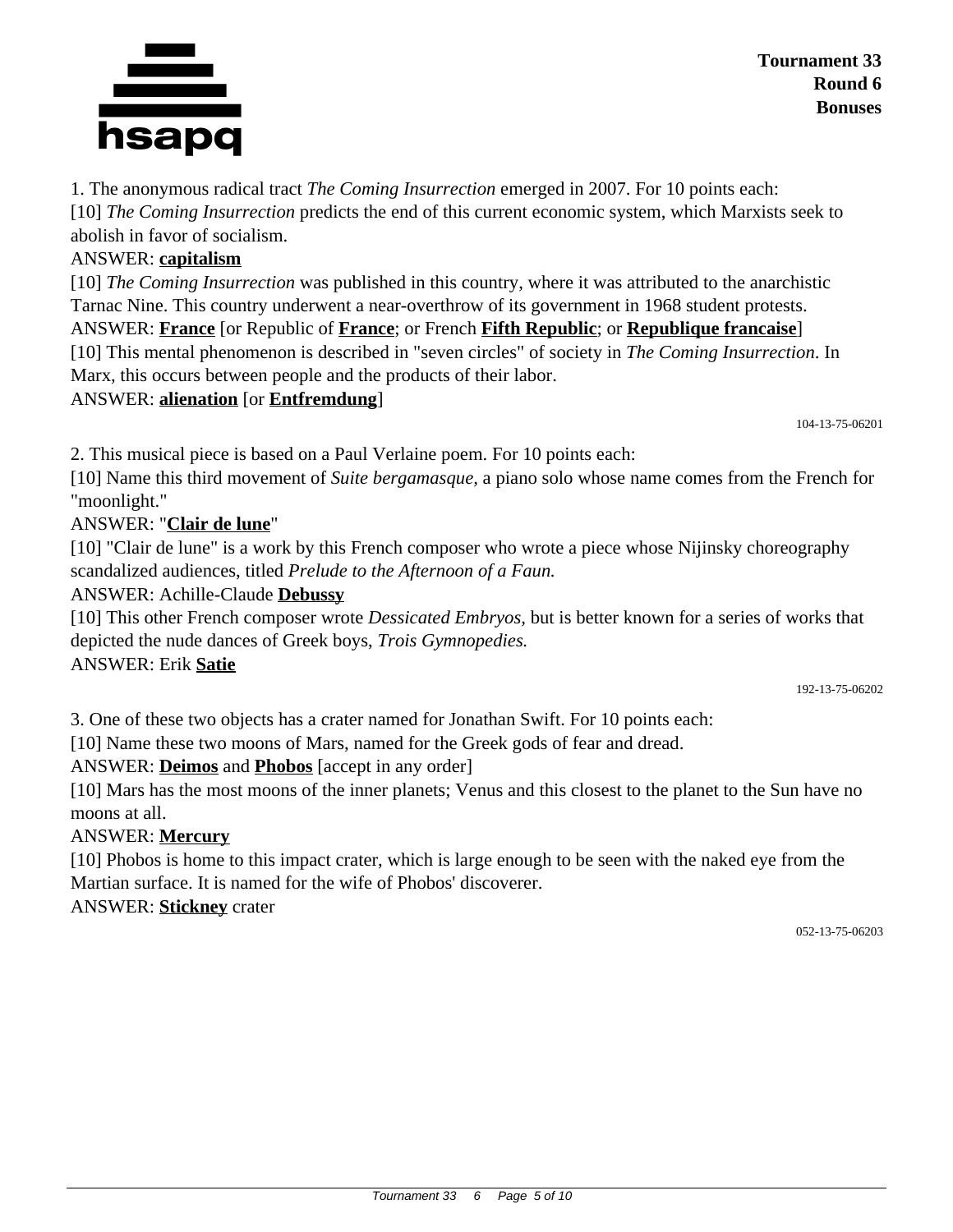4. In this novel, the protagonist's son, Nwoye, converts to Christianity. For 10 points each: [10] Identify this novel which chronicles the troubled life of Okonkwo. Its sequel is entitled *No Longer at Ease*.

### ANSWER: *Things Fall Apart*

[10] *Things Fall Apart* is a work by this Nigerian author, whose other works include *Anthills of the Savannah*.

ANSWER: Chinua **Achebe** [or Albert Chinualomogu **Achebe**]

[10] In *Things Fall Apart*, Okonkwo participates in the ritual sacrifice of this boy, who was in Okonkwo's custody. He is from a neighboring Mbaino clan and lives with Okonkwo's family for three years. ANSWER: **Ikemefuna**

189-13-75-06204

5. Answer these questions about music contests in Greco-Roman myth, for 10 points each.

[10] This god of music, poetry, and sunlight got his characteristic lyre from Hermes.

### ANSWER: Phoebus **Apollo** [or **Apollon**]

[10] Apollo flayed one of these beings named Marsyas after Marsyas lost a music contest to him. These lustful, furry half-humans accompanied female maenads in the Bacchic procession.

### ANSWER: **satyr**s

[10] After the golden touch story, Midas received this punishment for his dissenting judgment that Pan played better music than Apollo in another contest.

ANSWER: a **donkey**'s **ears** [or the **ears** of a jack**ass**; accept any answer indicating that Midas sprouted a **donkey**'s **ears** or that his **ears** became a **donkey**'s ears]

```
104-13-75-06205
```
6. This man served as chairman of the Luxembourg Commission, in which position he unsuccessfully attempted to reorganize the workforce. For 10 points each:

[10] Name this French socialist who founded the *Revue de Progres* newspaper and outlined a reform program involving the creation of "social workshops."

### ANSWER: Louis **Blanc**

[10] Blanc was most active during the reign of this man, known as the "Citizen King," who ascended to the throne with the ousting of Charles X in the July Revolution.

### ANSWER: **Louis-Philippe**

[10] Blanc served in the government that was established with the abdication of Louis-Philippe in this year, in which many revolutions occurred across Europe.

### ANSWER: **1848**

014-13-75-06206

7. This novel follows the fortunes of Amelia Sedley and Becky Sharp, who are students at Miss Pinkerton's Academy for Young Ladies. For 10 points each:

[10] Name this novel subtitled, "A Novel Without a Hero."

### ANSWER: *Vanity Fair*

[10] *Vanity Fair* was written by this author of *The Virginians* and *Pendennis*.

ANSWER: William Makepeace **Thackeray**

[10] This Thackeray character falls in his love with his cousin Nora and tries to rise from the Irish gentry to the British nobility.

ANSWER: Barry **Lyndon** [**Barry** Lyndon; or Redmond **Barry**; or **Redmond** Barry]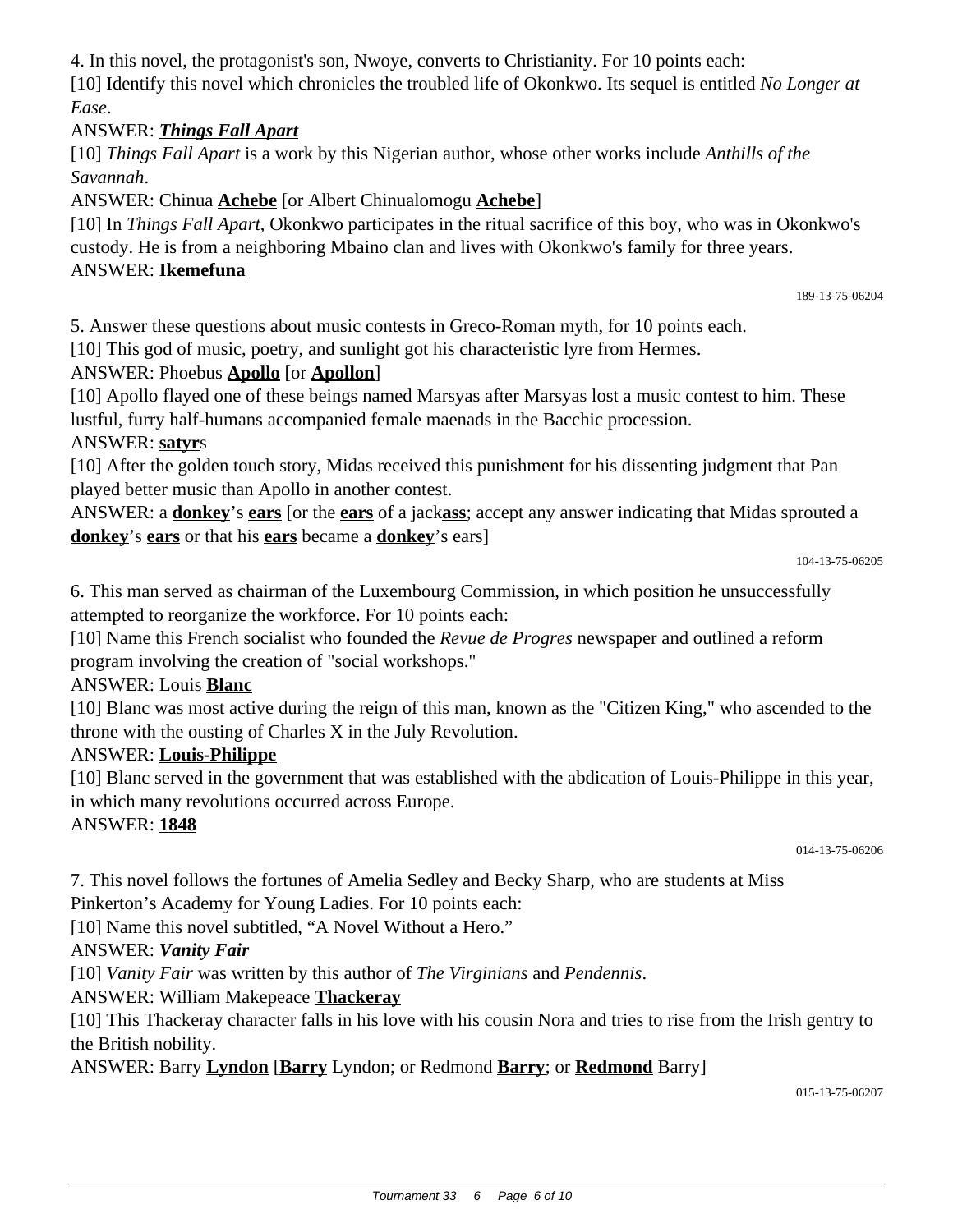8. Name some biomes, for 10 points each:

[10] This biome is the coldest and is characterized by short vegetation and permafrost.

## ANSWER: **tundra**

[10] Bordering the tundra is this biome, which is characterized by cold weather and conifers as the predominant plant form. It covers large parts of Canada and Russia.

# ANSWER: **taiga** [or **boreal forest**]

[10] Several biomes are denoted by this adjective, which refers to areas between the tropics and polar regions. Forests of this type are generally dominated by deciduous trees.

### ANSWER: **temperate**

140-13-75-06208

9. This book asks, "What is an American?," and it is written in the persona of the title character, a man by the name of James. For 10 points each:

[10] Name this collection of twelve essays by J. Hector St. John de Crevecoeur.

### ANSWER: *Letters from an American Farmer*

[10] Before writing his essays, Crevecoeur fought in this war, the North American component of the Seven Years War. George Washington constructed Fort Necessity during this war.

#### ANSWER: **French and Indian** War

[10] The French and Indian War included this 1759 battle, a British victory that saw the deaths of both General James Wolfe and the French commander Louis-Joseph de Montcalm.

ANSWER: Battle of the **Plains of Abraham** [or Battle of **Quebec**]

014-13-75-06209

10. The speaker of this poem parenthetically notes, "All is a procession; the universe is a procession, with measured and beautiful motion." For 10 points each:

[10] Name this poem in which the speaker describes how "the armies of those I love engirth me" and exclaims at its conclusion, "O, I say now these are the soul!"

### ANSWER: "**I Sing the Body Electric**"

[10] "I Sing the Body Electric" was written by this American poet whose *Leaves of Grass* also includes "Song of Myself."

### ANSWER: Walt **Whitman** [or Walter **Whitman**]

[10] Whitman also wrote this elegy for Abraham Lincoln, in which he recalls how he mourned when "the great star early drooped in the western sky in the night."

### ANSWER: "**When Lilacs Last in the Dooryard Bloom'd**"

014-13-75-06210

11. Answer these questions about graphic designer Milton Glaser, for 10 points each.

[10] Milton Glaser turned this four-symbol long phrase of civic pride into a recognizable logo, in which the symbol in the upper-right corner is red and the other three are black.

# ANSWER: **I Love New York** [or **I Heart NY**; or **I Love NY**]

[10] Glaser has been exhibited in this gallery for avant-garde painters. Hopefully this New York City gallery chose works of his other than the old DC comics logo.

### ANSWER: the **Museum of Modern Art** [or the **MoMA**]

[10] Glaser altered this property, the adjustable space between two individual characters, to align the N and the Y. It is not to be confused with tracking, the average space between all characters.

### ANSWER: **kerning**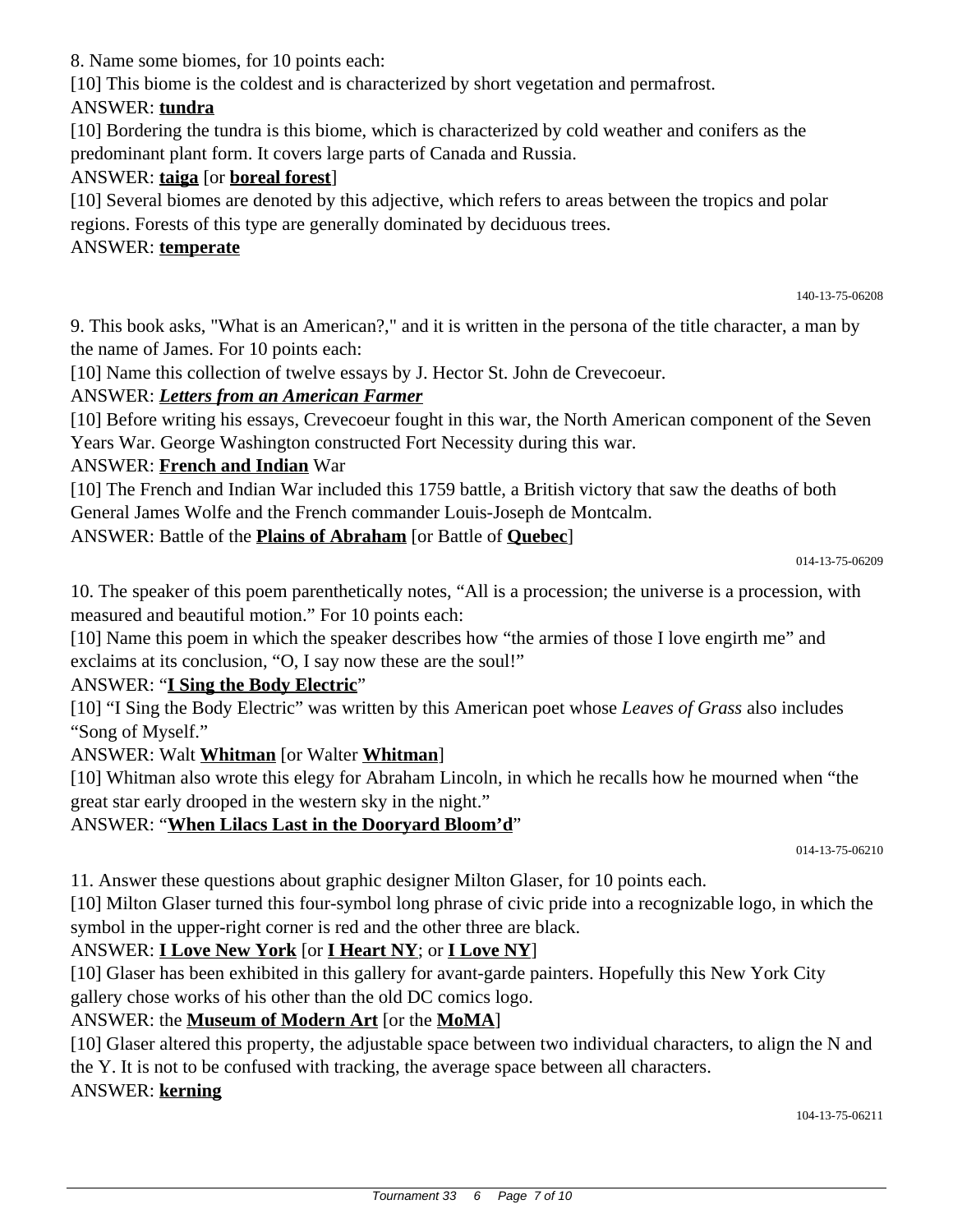12. The derivation of the Kutta-Joukowski theorem can rely on this principle. For 10 points each:

[10] Identify this principle of fluid mechanics which states that, as the velocity of a fluid increases, the pressure exerted by the fluid increases.

# ANSWER: **Bernoulli**'s principle

[10] The classical Bernoulli's principle can only be applied at low values for this dimensionless number that is the ratio of the speed of an object to the speed of sound in the fluid it is moving in.

### ANSWER: **Mach** number

[10] The Bernoulli principle can only be applied to inviscid flows, which have a value of zero for this quantity.

# ANSWER: **viscosity**

066-13-75-06212

13. This play ends soon after The Little Girl drowns in a fountain. For 10 points:

[10] Name this play about an acting company encountering a group of strange people including the Father, the Mother and the Stepdaughter.

## ANSWER: *Six Characters in Search of an Author* [or *Sei Personaggi in Cerca d'Autore*]

[10] *Six Characters in Search of an Author* was written by this Nobel Prize-winning Italian playwright of *Tonight We Improvise.*

## ANSWER: Luigi **Pirandello**

[10] Pirandello also wrote this play about a delusional man who believes himself to be the title emperor. ANSWER: *Henry IV* [or *Enrico IV*]

201-13-75-06213

14. This man described the concept of a person constantly reliving a life the same way as "eternal recurrence" in his *Thus Spake Zarathustra*. For 10 points each:

[10] Name this German philosopher, concerned with nihilism, who also wrote in *Thus Spake Zarathustra* about the "will to power."

# ANSWER: Friedrich **Nietzsche**

[10] Nietzsche wrote that a person who could truly accept eternal recurrence would be one of these superhumans.

### ANSWER: **uebermensch**en

[10] In *Thus Spake Zarathustra* and *The Gay Science*, Nietzsche used this nihilistic three word phrase to describe the abandonment of traditional religion.

ANSWER: "**God is dead**" [or "**Gott ist tot**"]

023-13-75-06214

15. This man discussed the "Southern wind" in a 1990 speech at La Baule. For 10 points each:

[10] Name this longest-serving president of France, who led from 1981 to 1995. Succeeded by Jacques Chirac, his presidency was marked by the French sinking of the Greenpeace ship *Rainbow Warrior*.

# ANSWER: Francois Maurice Adrien Marie **Mitterrand**

[10] Mitterrand was the first French president from this leftist political party, the party of the current president, Francois Hollande.

ANSWER: French **Socialist** Party [or Parti **socialiste**]

[10] Mitterrand's prime minister was from a different political party and coalition. That governmental arrangement is known by this term.

### ANSWER: **cohabitation**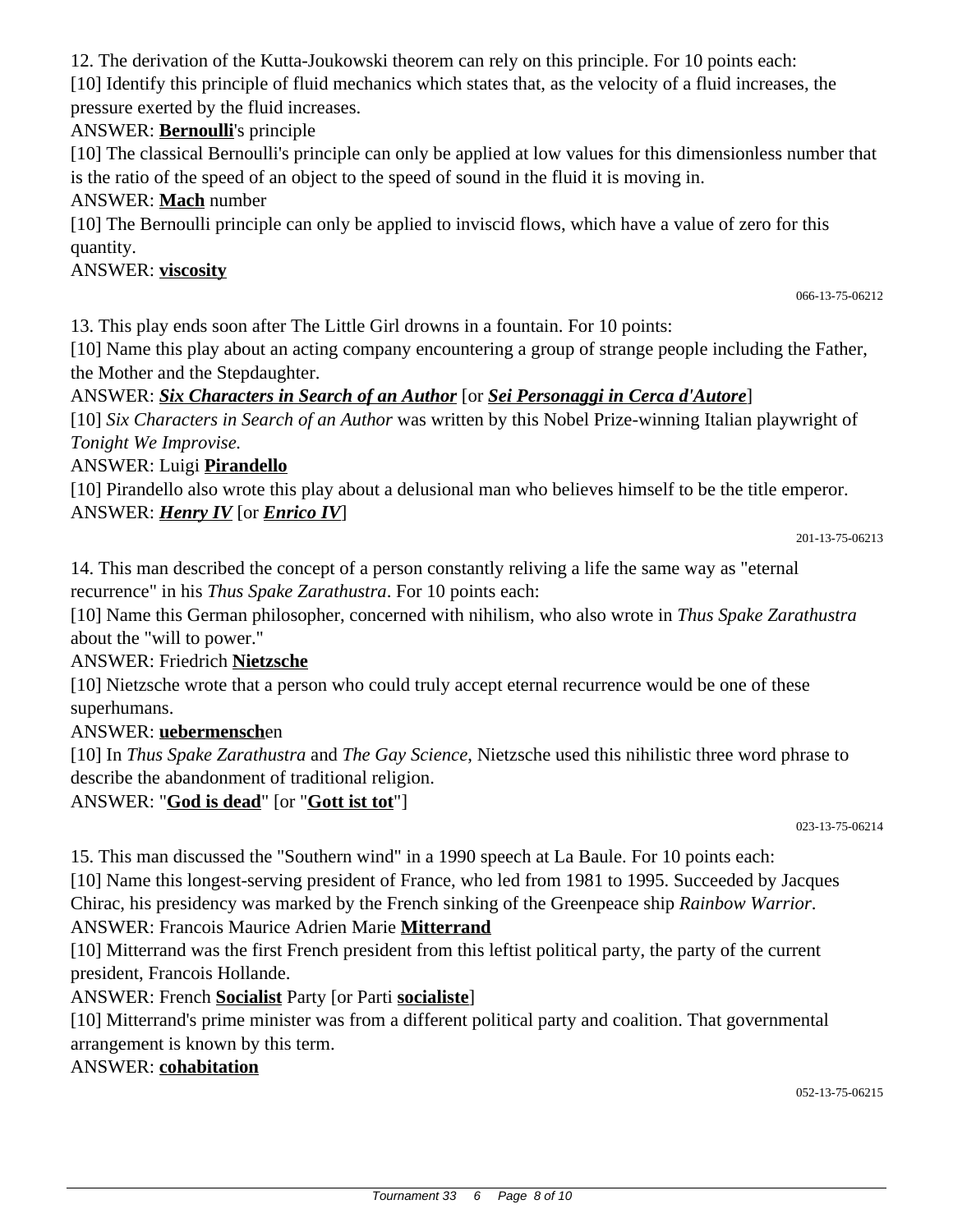16. This man was inspired to head to one country in part from the romantic depiction given it by Pierre Loti. For 10 points each:

[10] Name this painter of *Where Do We Come From? What Are We? Where Are We Going*, a key figure in the primitivism art movement.

ANSWER: Eugene Henri Paul **Gauguin**

[10] Gauguin traveled in 1891 to this island in French Polynesia, where he worked for a number of years. ANSWER: **Tahiti**

[10] Before going to Tahiti, Gauguin painted this work, which depicts three French women kneeling under a man on a cross.

## ANSWER: *The Yellow Christ*

023-13-75-06216

17. One of these events followed the 390 BCE victory for Brennus in the Battle of the Allia. For 10 points each:

[10] Name these events, one of which also occurred in 455 CE when Gaiseric led the Vandals into Italy. ANSWER: **sackings of Rome** [accept equivalent answers such as **Rome being plundered**]

[10] In 410 CE, Alaric led these people in a sack of Rome. This group was the western division of a Germanic tribe.

# ANSWER: **Visigoth**s

[10] The Ostrogoths conquered all of Italy in 493 CE under this man, who then became the king of Italy and had his capital at Ravenna.

## ANSWER: **Theodoric** the Great [or **Theodoric**us]

023-13-75-06217

18. This cellular organelle contains NADH dehydrogenase and succinate dehydrogenase. For 10 points each:

[10] Identify this organelle which is sometimes known as the "powerhouse" of the cell, as it is responsible for ATP production. It is the site of oxidative phosphorylation.

# ANSWER: **mitochondria**

[10] The mitochondria's inner membrane includes internal compartments, which are given this name. They are lined with cytochromes.

### ANSWER: **cristae**

[10] This specific cytochrome in the mitochondria activates caspase 9, which is critical in apoptosis. It is found in the intermembrane space of the mitochondria, and aids in the electron transport chain. ANSWER: **cyt**ochrome **C**

189-13-75-06218

19. This man pushed the Kansas-Nebraska Act through Congress to enable the creation of a Transcontinental Railroad. For 10 points each:

[10] Name this Illinois Senator and former suitor to Mary Todd, who engaged with Mary Todd's husband, Abraham Lincoln, in a series of high-profile debates.

# ANSWER: Stephen Arnold **Douglas**

[10] During the second Lincoln-Douglas debate, Douglas put forth this doctrine. According to this idea, a territory's people could exclude slavery from it by refusing to enact slave codes.

# ANSWER: **Freeport Doctrine**

[10] One reason for Douglas' eventual victory was his opposition to the Lecompton Constitution, which President Buchanan endorsed as the constitution for this state. Horace Greeley called this state "bleeding" due to a border-war it was engaged in at the time.

### ANSWER: **Kansas**